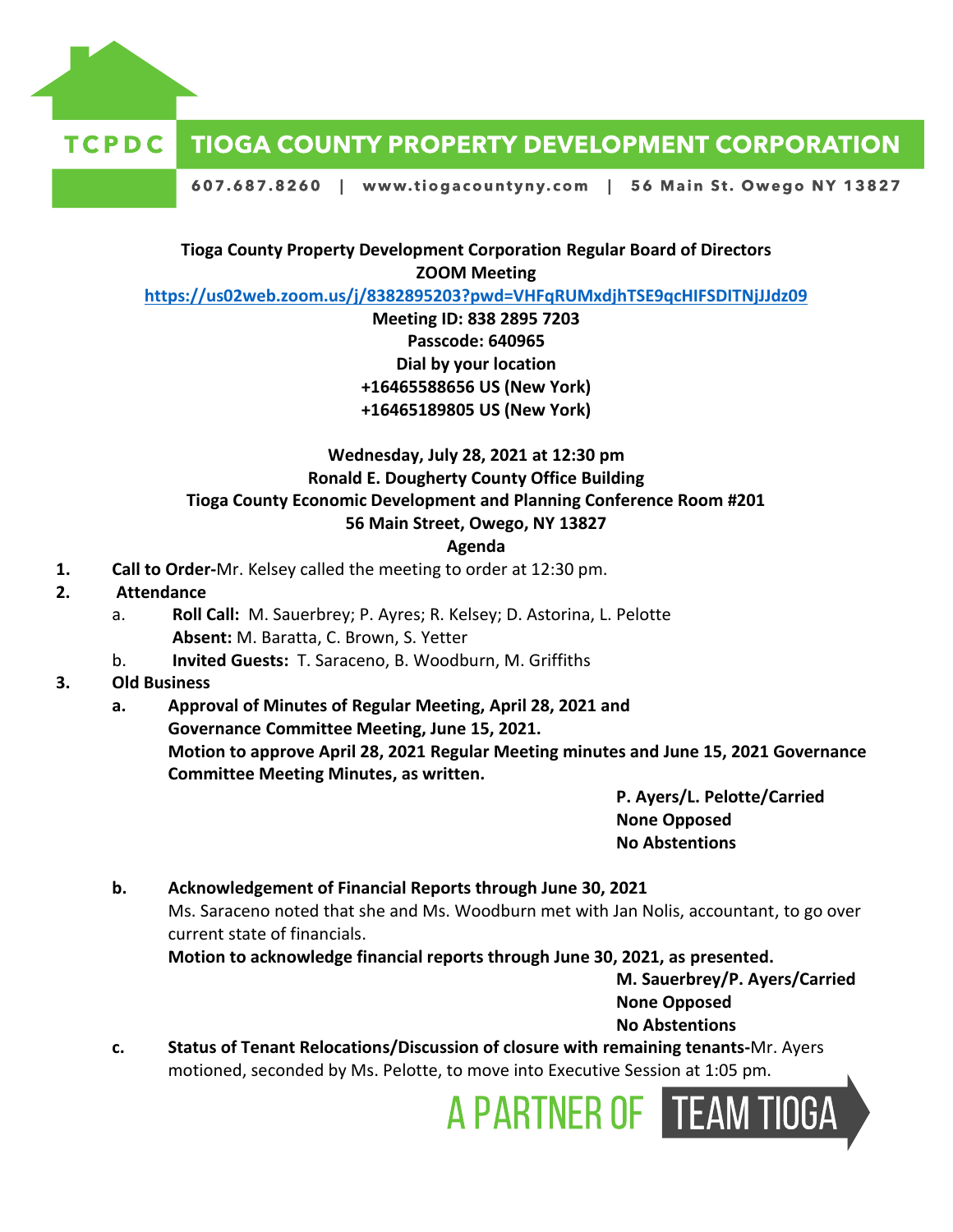- **d. Status of Request for Proposals – Temple/Liberty St Demolition and Environmental Services** Discussed during executive session
- **e. Status Report on purchase of Temple/Liberty St properties to date** Discussed during executive session
- **f. Status of Amendment of V. of Owego's Flood Damage Prevention Local Law and Local Approvals**

Ms. Woodburn explained that the amendment to the Village of Owego's Flood Damage Prevention Law has been submitted to the Department of State and is now effective but still needs to be sent to general code. She also explained that the local approvals process will start in August for the INHS Temple and Liberty project, with a sketch plan review by the Village of Owego Planning Board. From there, the project will be reviewed by the Tioga County Planning Board, then sent back to the Village of Owego Planning Board and finally to the Village of Owego Zoning Board of Appeals. It is expected that the local approvals process will be completed in October. Ms. Woodburn went on to explain that the amendment to the local law will remove the compensatory storage requirement from the general code. Ms. Woodburn will check with E. Jardine to see if a SWPPP is needed. Mr. Kelsey noted that the IDA approved the PILOT for the INHS project.

#### **g. Status of 80, 82 and 84 Main St, Candor NYMS Project.**

Ms. Woodburn reported that the project is moving along. Anne Hersh was hired to do the architect work and subcontracted out the environmental work. The project is currently in the environmental review stage. Lead and asbestos testing has been completed, with a hazardous materials site contamination letter forthcoming. The project also has to go through the State Historic Preservation Office review, which is currently underway. The RFPs from contractors cannot go out until the environmental review and State Historic Preservation Office review has been completed. However, the architect has the drawings completed for when the RFPs are able to go out.

# **4. New Business**

# **a.. Discussion of Request for American Rescue Plan Act funds**

Ms. Sauerbrey reported that the county will receive 9.3 million dollars from the federal government as a part of the American Rescue Plan Act. The county is in the process of creating a list on how to use the funds with the help of a consultant. Ms. Sauerbrey has suggested allocating approximately \$500,000 of this funding to the Land Bank in order to address housing issues in the county. Ms. Woodburn put together a letter addressed to the Legislature requesting the \$500,000. The letter explained that the funds will be used for needed rehabilitation, demolition and rebuilding of houses. Ms. Sauerbrey noted that there may be additional funds available for transitional housing for Tioga County male residents and veterans in need of this type of housing. Ms. Sauerbrey asked the board if they would support and potentially partner on a project that will make transitional housing available for these residents. Mr. Astorina clarified that the Land Bank would just be responsible for the construction of the housing, with another agency handling the placement of tenants and management of the project. The board was in agreement that this was an appropriate project to be taken on by the Land Bank, but wanted more information on the proposed project.